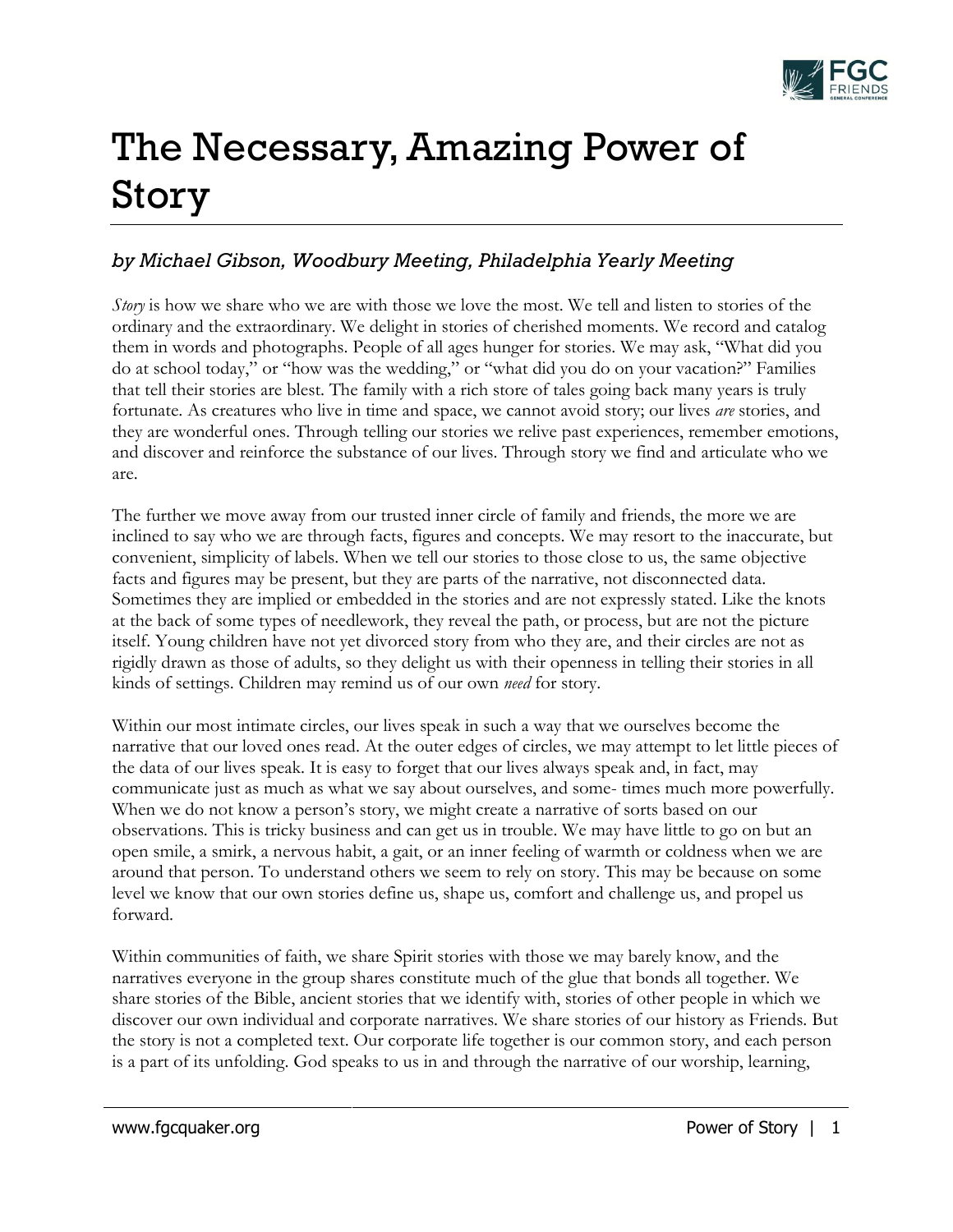

sharing and playing together, and through the records of our acts of love and service that give our relating meaning. Our corporate stories express our deepest joys and dreams, and our deepest sorrows, as well. Our co-creating and co-telling of stories help to give us our corporate identity and strengthen our connections. We may act out our stories, or sing them, create images of them, even dance them. We need to tell and hear our corporate Spirit stories in order to make sense of our own individual ones. Stories weave the fabric of our lives.

While our stories are always present for us, our deepest stories do not unfold to us without our effort. Sue Monk Kidd speaks with eloquence and insight about this in her book, *Firstlight: The Early Inspirational Writings* (Penguin Books, 2006, p. 21).

God, the sublime storyteller, calls us into the passion of telling our tale. But creating personal spiritual stories is an act of soul- making that does not happen automatically. It comes only as we risk stepping into the chaos of our lives and naming the angels that inhabit the shadows. It comes as we give expression to our struggle for individual meaning, identity, and truth, as we wrestle with the angels, both light and dark, and celebrate the places where God stirs. In the crucible of story we become artists of meaning. There we meet God most surely.

I believe that what Sue Monk Kidd says of personal spiritual stories is also true of our communal Spirit stories. Ultimately we all, both as individuals and as communities of faith, are not what we believe or what we do, but who we are—and our lives are played out in endless song and continuous story. Our stories not only guide, shape, heal and inspire, but give voice to what cannot otherwise be expressed yet must be communicated. Through heart-filled storytelling we find our place in God's story.

In our families and communities of faith, we do well to create, with intention and care, creative safe spaces to discover and tell our stories to one another. One of the best gifts we can offer those we love is the treasure of undivided attention, for we all need to tell our stories and be listened to. And as communities of faith we can uncover and share our corporate narratives, whether ancient or newly written, for story is essential to who we are. What are the stories that have helped to shape us as a people of faith? Are we careful to keep passing them on? What are the stories we tell, or might tell, about who we have been as Friends? What can we say about who we are becoming? What are our visions, our dreams, our hopes? What are the stories the Spirit is writing in our hearts, in our meeting communities, in our religious society? Discover, or rediscover again and again, the power of story to shape and nurture persons and communities, and the power of story to bring us face to face with God. Be holy storytellers and holy listeners, and enjoy the various levels of story that you are

So, where do we begin? There are numerous ways to tell our stories within monthly meetings and as meeting communities. Here are but a few possibilities. Please note that many of these can and should be done multigenerationally.

- Corporately write and perform a play or puppet play about your meeting's history, a Bible story, the story of a historic Friend or deceased or living member of your meeting, or a major project your meeting community took on.
- Create a meeting timeline and display it on a long wall. Invite members and attenders to put sticky notes on it marking when they started coming to meeting and adding any kind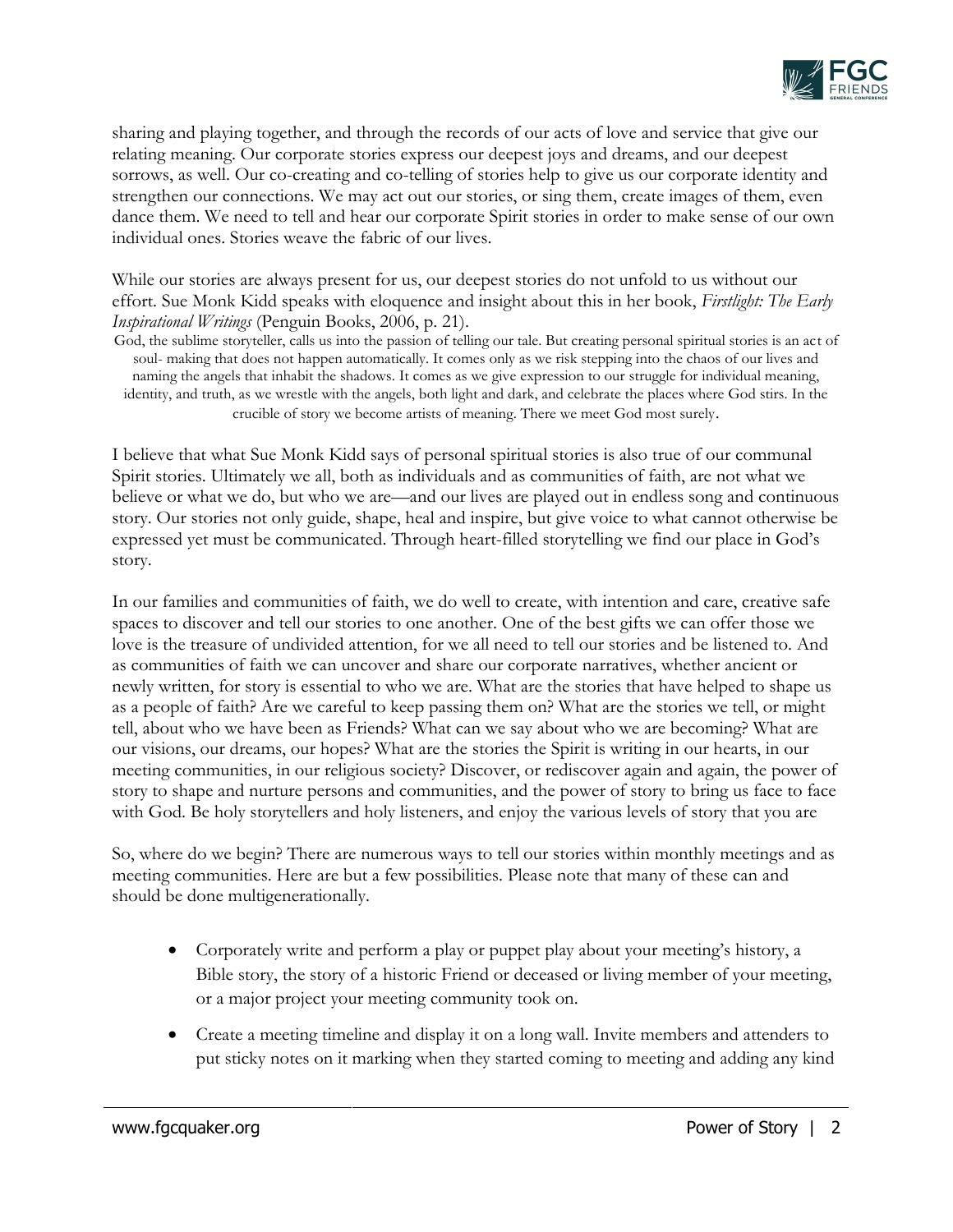

of remembrance (particular food at a potluck, some- thing that happened in worship, something fun that happened in the meeting, an underlying tension that was a part of some problem when they first came to the meeting, etc.) Use notes, photos or drawings.

- Have a table or two loaded with more random objects than there are participants (a pinecone, spoon, hammer, telephone receiver, pencil, toy, measuring tape, etc.). Invite people to come to the table one at a time to pick out something that represents something or someone they are grateful for in the meeting, then place that object in a large pot or box on another table, naming what it is they are thankful for. The whole group can hold in the Light each person as he or she approaches the object table. Having either a clear acrylic receptacle for the selected articles or a container made for this purpose by meeting children would be excellent. Stories are welcome!
- Create a tapestry, quilt, display or collage that tells a story you wish to remember, or that documents an event in the life of the meeting.
- Working as a group, write and then sing a song that tells a story about the meeting. Perform it for others within the meeting community.
- Put song, art, photography, poetry, dance and drama together to create a multi-media expression of a treasured narrative or that celebrates the life of someone in the meeting.
- Provide worship sharing opportunities that focus on journeys.
- Create a monthly meeting scrapbook documenting people and events.
- Corporately create a loose-leaf meeting book on a given theme, with contributions coming from members and attenders of all ages employing the written word, paintings, photographs, graphics, etc.
- Corporately create a sculpture of part of your corporate journey, or of your meeting's vision of the future.
- Study story-telling techniques and share stories within your meeting.
- The community can help cover the expenses of Godly Play® training for one or two adult meeting members who can then tell stories and facilitate everyone wondering together about them.
- Have a meeting-wide gathering for story, where people of all ages are invited to share a story and listen to the stories of others.
- Encourage and provide tools to facilitate regular times for family story sharing in the home.